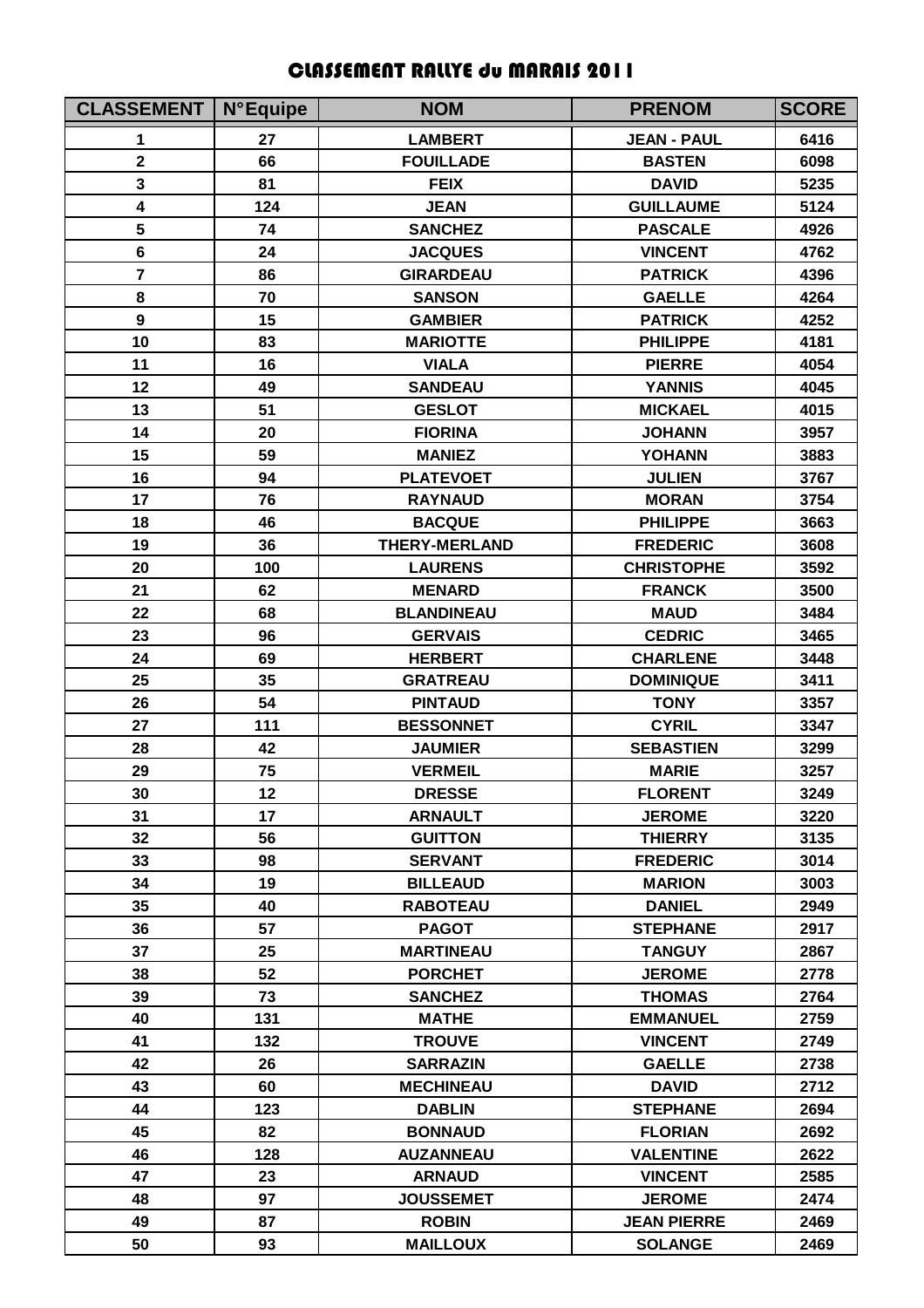## CLASSEMENT RALLYE du MARAIS 2011

| 51  | 65             | <b>SUREAUD</b>            | <b>FABRICE</b>         | 2462 |
|-----|----------------|---------------------------|------------------------|------|
| 52  | 48             | <b>COMPOSTEL</b>          | <b>CHRISTOPHE</b>      | 2443 |
| 53  | 129            | <b>PIAT</b>               | <b>STÉPHANE</b>        | 2435 |
| 54  | 41             | <b>BONNET</b>             | <b>FREDERIC</b>        | 2431 |
| 55  | 47             | <b>ALEM</b>               | <b>GUILLAUME</b>       | 2397 |
| 56  | 31             | <b>PELE</b>               | <b>STEPHANE</b>        | 2381 |
| 57  | 121            | <b>BALTHAZAR</b>          | <b>GHISLAIN</b>        | 2381 |
| 58  | 45             | <b>PALLUD</b>             | <b>JEAN MICHEL</b>     | 2365 |
| 59  | 105            | <b>MICHAUD</b>            | <b>JEREMY</b>          | 2290 |
| 60  | 13             | <b>EMERIAU</b>            | <b>ANTHONY</b>         | 2289 |
| 61  | 80             | <b>WAHL</b>               | <b>KARINE</b>          | 2265 |
| 62  | 72             | <b>BOUHIER</b>            | <b>THIERRY</b>         | 2226 |
| 63  | 61             | <b>NOUZILLAT</b>          | <b>PATRICK</b>         | 2222 |
| 64  | 133            | <b>PAINAUD</b>            | <b>THIBAUT</b>         | 2222 |
| 65  | 39             | <b>MOINARD</b>            | <b>JEAN-CHRISTOPHE</b> | 2198 |
| 66  | $\overline{7}$ | <b>MAINARD</b>            | <b>NICOLAS</b>         | 2196 |
| 67  | 115            | <b>CRENNER</b>            | <b>YVAN</b>            | 2190 |
| 68  | 18             | <b>BIOU</b>               | <b>DAVID</b>           | 2135 |
| 69  | 85             | <b>BUAT</b>               | <b>CHARLES</b>         | 2135 |
| 70  | 112            | <b>CAOUISSIN</b>          | <b>EDERN</b>           | 2128 |
| 71  | 37             | <b>DURAND</b>             | <b>CHARLES</b>         | 2121 |
| 72  | 63             | <b>PASQUIER</b>           | <b>GAETAN</b>          | 2121 |
| 73  | 43             | <b>MEUNIER</b>            | <b>DOMINIQUE</b>       | 2120 |
| 74  | 9              | <b>BONNET</b>             | <b>FRANCK</b>          | 2110 |
| 75  | 33             | <b>ROUSSEAU</b>           | <b>VALERIE</b>         | 2101 |
| 76  | 50             | <b>KOKOCINSKI VERGNOL</b> | <b>MARINE</b>          | 2098 |
| 77  | 130            | <b>PINTAUD</b>            | <b>ALEXIS</b>          | 2098 |
| 78  | 71             | <b>LOYON</b>              | <b>EDGARD</b>          | 2083 |
| 79  | 88             | <b>GARDELLE</b>           | <b>FLORIAN</b>         | 2048 |
| 80  | 44             | <b>LECLERC</b>            | <b>ALEXANDRE</b>       | 2020 |
| 81  | 92             | <b>TAMIN</b>              | <b>JEAN LUC</b>        | 2013 |
| 82  | 38             | <b>DELAGE</b>             | <b>OLIVIER</b>         | 1986 |
| 83  | $6\phantom{a}$ | <b>MORISSET</b>           | <b>THIERRY</b>         | 1969 |
| 84  | 118            | <b>CHENAL</b>             | <b>SOPHIE</b>          | 1875 |
| 85  | 30             | <b>FAVREAU JACQUEMART</b> | <b>CAMILLE</b>         | 1724 |
| 86  | 91             | <b>DOUTEAU</b>            | <b>OLIVIER</b>         | 1724 |
| 87  | 90             | <b>CHARNEAU</b>           | <b>DAVID</b>           | 1722 |
| 88  | 102            | <b>BAUDOUIN</b>           | <b>MATHIEU</b>         | 1695 |
| 89  | 117            | <b>BOYRIE</b>             | <b>SARA</b>            | 1685 |
| 90  | 67             | <b>LE GUERNEVE</b>        | <b>GUILLAUME</b>       | 1667 |
| 91  | 116            | <b>LESPECT</b>            | <b>BENOIT</b>          | 1613 |
| 92  | 109            | <b>DELAUNAY</b>           | <b>JEAN-BAPTISTE</b>   | 1606 |
| 93  | 101            | <b>FOUR-SCOGNAMIGLIO</b>  | <b>ERIC</b>            | 1600 |
| 94  | 127            | <b>AUDE</b>               | <b>BENJAMIN</b>        | 1594 |
| 95  | 11             | <b>VILACA</b>             | <b>MANUEL</b>          | 1587 |
| 96  | 89             | <b>BAUDOUIN</b>           | <b>ISABELLE</b>        | 1546 |
| 97  | 53             | <b>LAMBRY</b>             | <b>MATTHIEU</b>        | 1538 |
| 98  | 79             | <b>CADIOU</b>             | <b>ERIC</b>            | 1533 |
| 99  | 14             | <b>SARRAZIN</b>           | <b>OLIVIER</b>         | 1515 |
| 100 | 119            | <b>QUILLET</b>            | <b>JEAN-MARIE</b>      | 1515 |
| 101 | 110            | <b>BESSERON</b>           | <b>OLIVIER</b>         | 1440 |
| 102 | 113            | <b>SANDEAU</b>            | <b>JOHANN</b>          | 1382 |